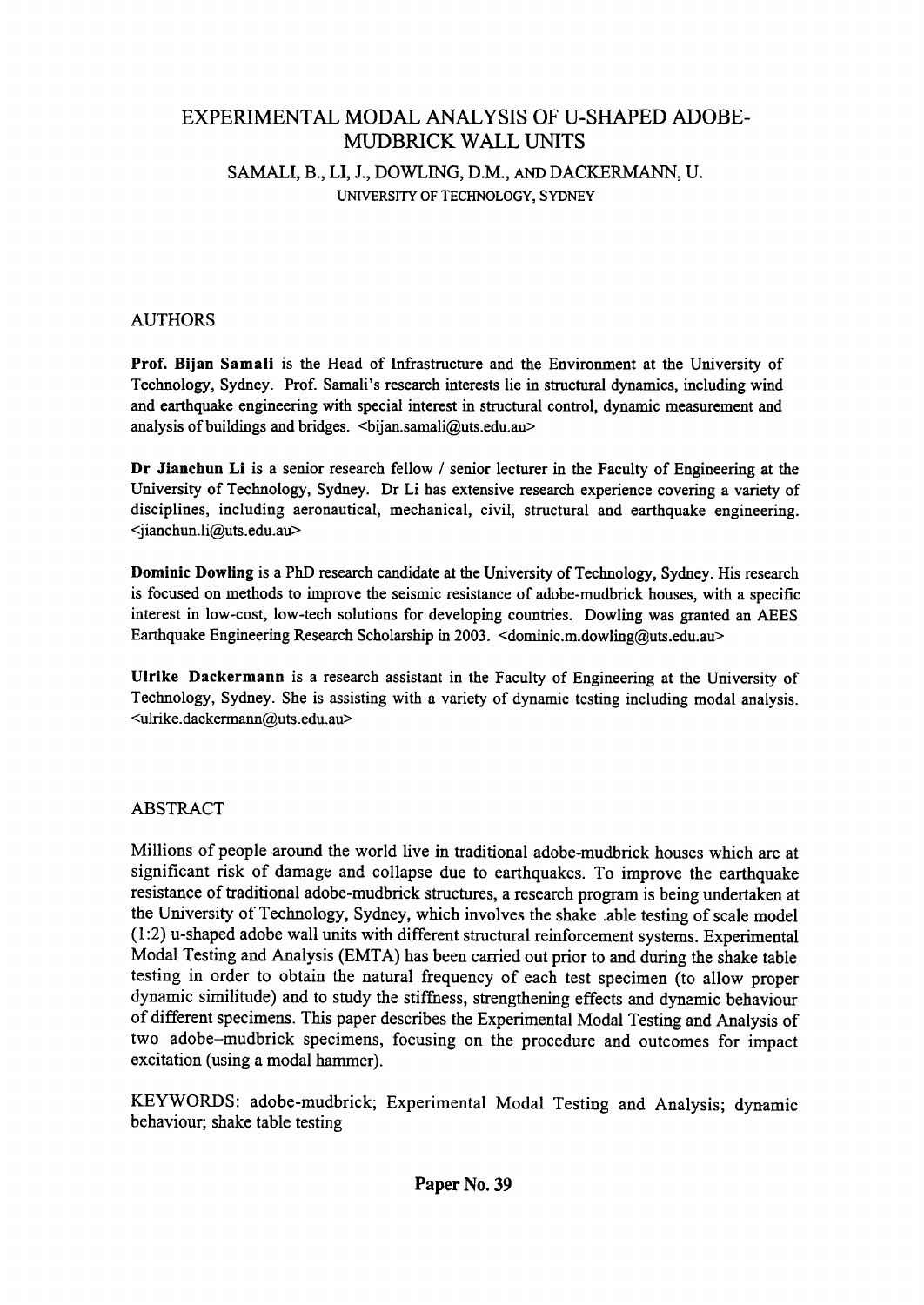## 1. INTRODUCTION

Recent major earthquakes around the world confirm their potentially devastating consequences: injuries, loss of life and damage to property. Such disasters often most severely impact the poorest communities of the world where millions of people live in vulnerable, non-engineered, low-cost dwellings. Traditional adobe-mudbrick constructions, which are primarily used in these regions, are particularly susceptible because of their inherently brittle nature, generally poor construction quality and the limited awareness of concepts of aseismic design and construction. The use of adobe as a construction material will, however, persist for the majority of the rural poor since they simply cannot afford any alternative.

Adobe-mudbrick research undertaken at the University of Technology, Sydney focuses on the development and assessment of strengthening systems which improve the earthquake resistance of adobe houses. In order to investigate the seismic behaviour of such structures, scaled (1:2) u-shaped adobe wall panels with different structural reinforcement systems have been built and subjected to dynamic excitation using a state-of-the-art shake table.

In conjunction with the extensive shake table testing, Experimental Modal Analysis (EMA) plays an important role in this research project. EMA is used to determine the unique dynamic features of each specimen, including individual fundamental natural frequencies. This information is used to appropriately scale (with respect to time) the input excitation (ground motion) to ensure dynamic similitude (detailed in Samali *et al.,* 2004). This process means that strength improvement can be assessed through comparative study. In addition, EMA reveals the vibrational mode shapes contributing to the dynamic responses of the specimen which provide an understanding of the failure mechanisms of the structure.

Eleven u-shaped adobe-mudbrick wall units with different structural reinforcement systems were tested in total. To reduce material and specimen variability, all bricks and specimens were fabricated using consistent raw materials, curing conditions and construction practices. This paper describes the Experimental Modal Testing and Analysis of the final two specimens, 3J and 3K. The outcomes of the Experimental Modal Analysis for the impact excitation of the fully reinforced structures are presented and discussed. (Other results are presented in Samali *et al.,* 2005 and Dowling *et al.,* 2005.)

## 2. DESCRIPTION OF SPECIMENS

The specimens tested were u-shaped adobe units which represent a wall section of an average traditional adobe house in a scale of 1:2. An additional downward restraining force was applied to the in-plane shear walls to simulate the restraint provided by a continuous wall and to prevent over-turning of the complete unit. The dimensions and configuration of the units meet the design criteria recommended in relevant guidelines (e.g. IAEE 2004) and can be seen in Figure 1. Table 1 shows the specifications of each specimen.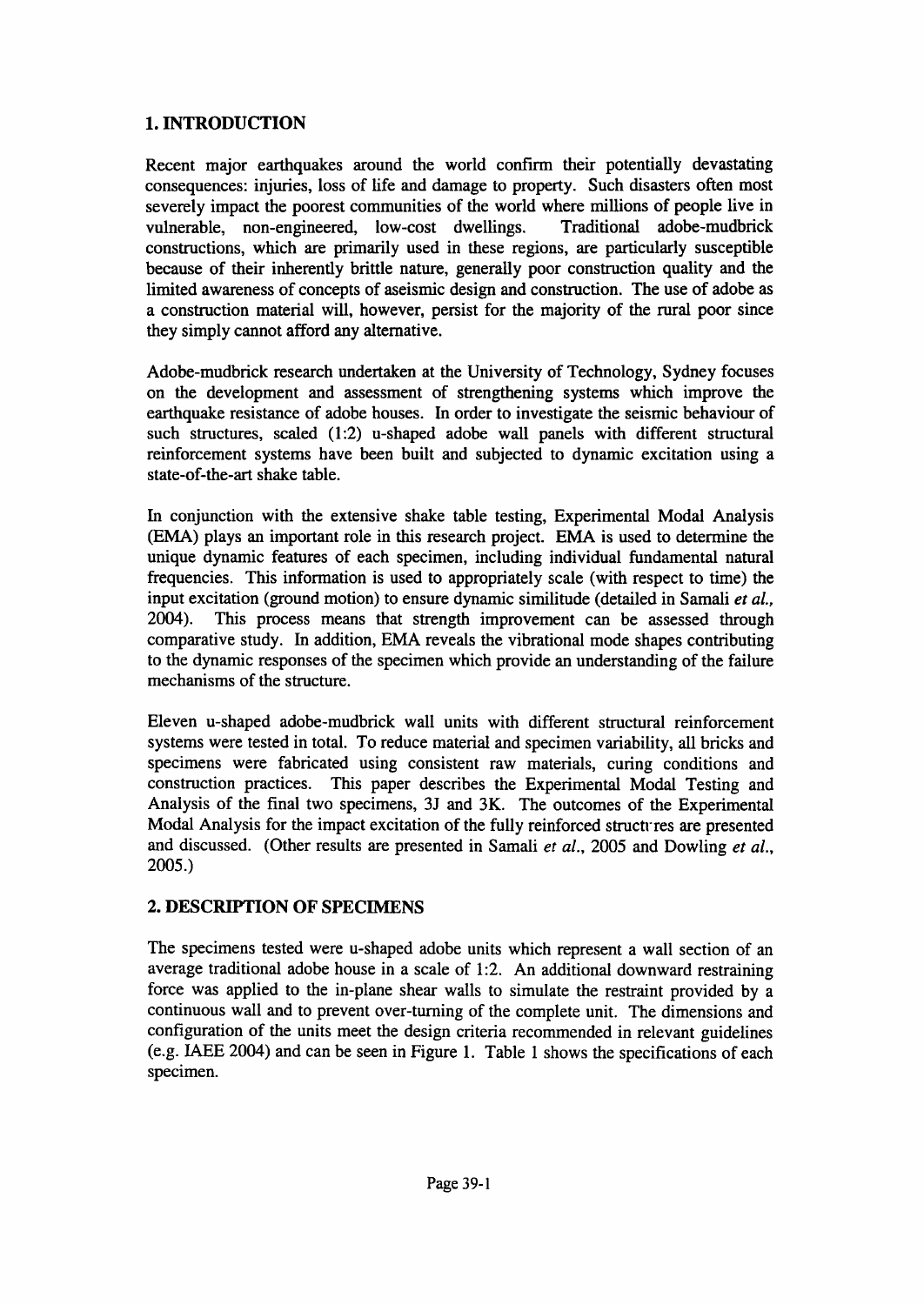

| 3 <sub>I</sub> | External vertical bamboo<br>Internal horizontal chicken wire mesh<br>External horizontal wire<br>Timber ring beam |
|----------------|-------------------------------------------------------------------------------------------------------------------|
| 3К             | Internal vertical poles<br>Internal horizontal chicken wire mesh<br>Timber ring beam                              |

Figure 1. Specimen configuration and dimensions

Table 1. Specimen specifications

#### 3. EXPERIMENTAL MODAL TESTING AND ANALYSIS

Experimental Modal Testing and Analysis (EMTA) is the process of characterising the dynamic properties of a test structure by exciting the structure artificially and identifying its modes of vibration (Ramsey, 1982). Each of these vibration modes is defined by a specific natural frequency, modal damping and a mode shape, and can be identified from practically any point on the structure (Ramsey, 1982). The modes of vibration of a structure reveal the frequencies at which the structure can be excited into resonant motion, and the predominant wave-like motions it will assume at these resonant frequencies (Richardson, 1978).

#### 3.1. Modal Testing

In this study, each specimen was first excited by an impact hammer to identify its fundamental frequency and then tested on a shake table with the excitation of an earthquake spectrum with its dominant frequency shifted to the vicinity of the specimen's fundamental frequency to investigate near-resonance behaviour (Samali *et al..* 2004). In addition to the final hammer test on the fully reinforced structure, hammer tests were carried out at different stages of reinforcing to investigate the influence of each alteration. This paper focuses on the Experimental Modal Testing and Analysis from the hammer tests. A detailed paper on the EMTA undertaken for the shake table testing will be published at a later date.

#### Test Procedure and Instrumentation

A large 12 lb Modally Tuned ICP Sledge Hammer was used to excite the specimen (Figure 2). (The impact point was located at the top of the centreline of the out-of-plane wall.)The vibration response of the structure was measured by piezoelectric-type accelerometers (PCB 356A08 and PCB 337A26) which were attached to the outside face of the out-of-plane wall. The signal of the hammer (impact force) and the accelerometers (acceleration) were first amplified by signal conditioners and then recorded by a data acquisition system. The acquired frequency range was set from 0 Hz to 512 Hz with 8192 data points sampled.

## Data Acquisition

The main data acquisition system consisted of a Hewlett Packard state-of-the-art Vxi system equipped with leading software from LMS (LMS CADA-X).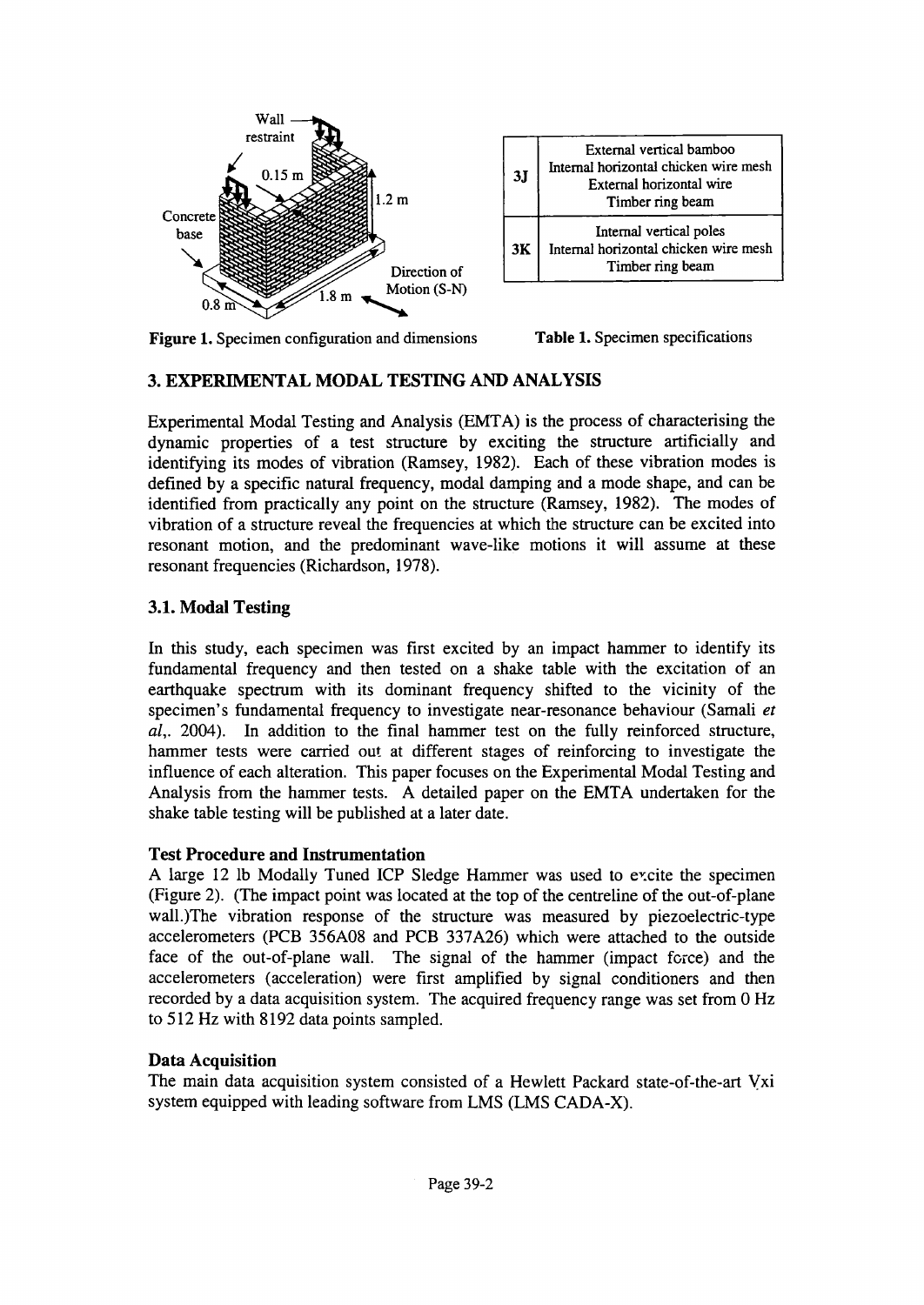The system comprised of two HP Vxi 16 channel 51.2 kHz digitizers with anti-aliasing filter and DSP (digital signal processing) on board in a C-size frame. The frame was equipped with a controller and high speed Mxi bus, connecting it to the HP workstation. The digitizer had an implemented DSP and a 4-32MB FIFO (file input, file output) digital anti-aliasing filter. UTS LMS CADA-X software contains three main parts (modules): data acquisition; modal analysis; and structural modifications (Samali *et al., 2002).*



Figure 2. Hammer Test

#### 3.2. Modal Analysis

Experimental Modal Analysis is an established and reliable vibration analysis tool, providing information on the characteristics of the structure and the excitation. It represents the dynamics of the structure as well as the performance criteria through modal testing procedures (Samali *et al.,* 2002). The process is outlined in Figure 3.

The analysis of the data was executed using the Modal Analysis Module of the software LMS CADA-X. The time signals (amplitude versus time) sampled during the test were first converted (transformed) into frequency spectra (amplitude versus frequency) using the Fourier Transform. The Fourier Transform signals of the accelerometers (output) were then divided by the Fourier Transform signal of the hammer impact (input), resulting in the Frequency Response Function (FRF). The FRF determines how much acceleration response a structure has per unit of force excitation. The relation between the FRF's and the modal parameters is given in Equation 1 (Samali *et al., 2002).*

$$
h_{ij}(\omega) = \sum_{k=1}^{N} \left( \frac{r_{ijk}}{(\omega - \lambda_k)} + \frac{r_{ijk}^{*}}{(\omega - \lambda_k^{*})} \right)
$$
 (1)

where:

 $N =$  number of modes of vibration that contribute to the structure's dynamic response within the frequency range under consideration

- $r_{ijk}$  = residue value for mode *k*
- $\lambda_k$  = pole value for mode *k*.
- $h =$  unit impulse response function
- $\omega$  = frequency in rad/sec
- \* designates complex conjugate



Figure 3. Phases of the. modal analysis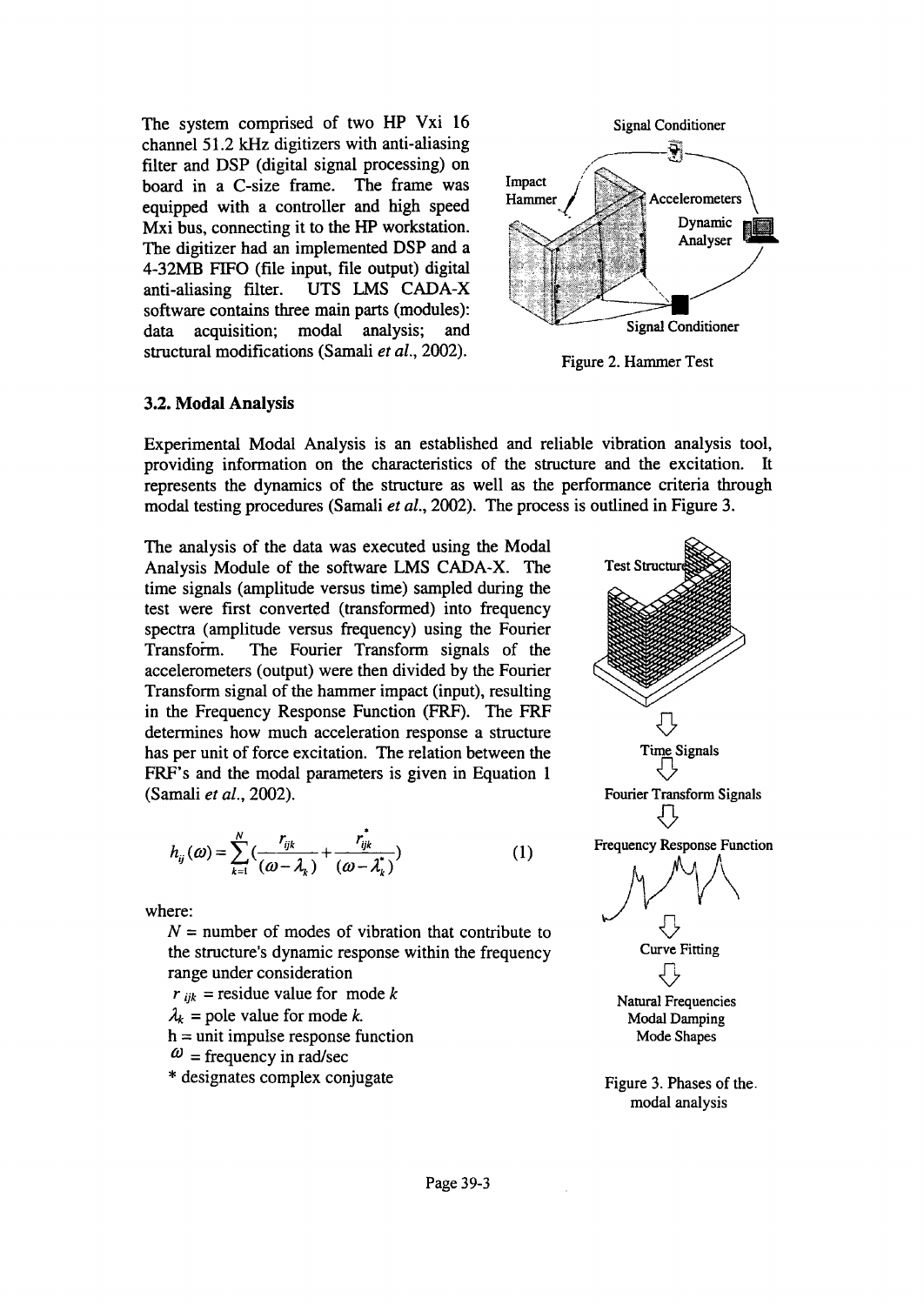To identify the modal parameters, further computations using curve fitting algorithms were performed. The LMS CADA-X software comprises different parameter estimation techniques. In this project the Least Square Complex Exponential method combined with the Least Square Frequency Domain was used. This method first calculates the system poles in the time domain. The response can be expressed in terms of modal parameters in the time domain in the form of the least squares complex exponential, using Equation 2 (Kelley *et al.,* 1996). Once the system poles were identified, the modal parameters were then estimated in the frequency domain.

$$
H(t) = \sum_{k=1}^{m} \frac{1}{m_k \omega_{ak}} e^{-\lambda kt} \sin \omega_{ak} t
$$
 (2)

where:

 $\omega_a$  = Damped Natural Frequency of mode k

 $m_k$  = Modal mass of kth mode

#### **Validations**

When a modal model is established it is essential to validate the model. Validation of a modal model is usually accomplished by several mode identification tools which aid locating the number of modes in a given frequency band (Kelley *et al.,* 1996). Among the most common of these techniques are the FRF Summation, the Mode Indicator Function and the Stabilization Diagram (which were utilised in this project).

#### *Mode Indicator Function*

The Mode Identification Function (MIF) is a tool available in many commercial software packages to aid in the identification of modes in measured data. The MIF is formulated to take advantage of the real component of the response vector being a minimum at resonance (Kelley *et al., 1996).*

#### *Stabilisation Diagram*

The stabilisation diagram is a tool used during the least square complex exponential pole estimation process. The diagram identifies the stability of a pole as the order of the model is increased. Stability is defined for different modal parameters (frequency, damping and shape) as having less than some defined amount of change between successive order models (Kelley *et al., 1996).*

#### *Modal Assurance Criteria (MAC)*

The Modal Assurance Criteria is a commonly used method for assessing the degree of correlation between any two vectors and is formulated in Equation 3 (Kelley *et al.,* 1996).

$$
\left\{ \mathbf{x}_{n} \right\} = \left\{ \mathbf{x}_{a} \atop \mathbf{x}_{d} \right\} = \left[ \mathbf{T} \right] \left\{ \mathbf{x}_{a} \right\} \tag{3}
$$

where:

 $x_a$  and  $x_d$  are the vectors being compared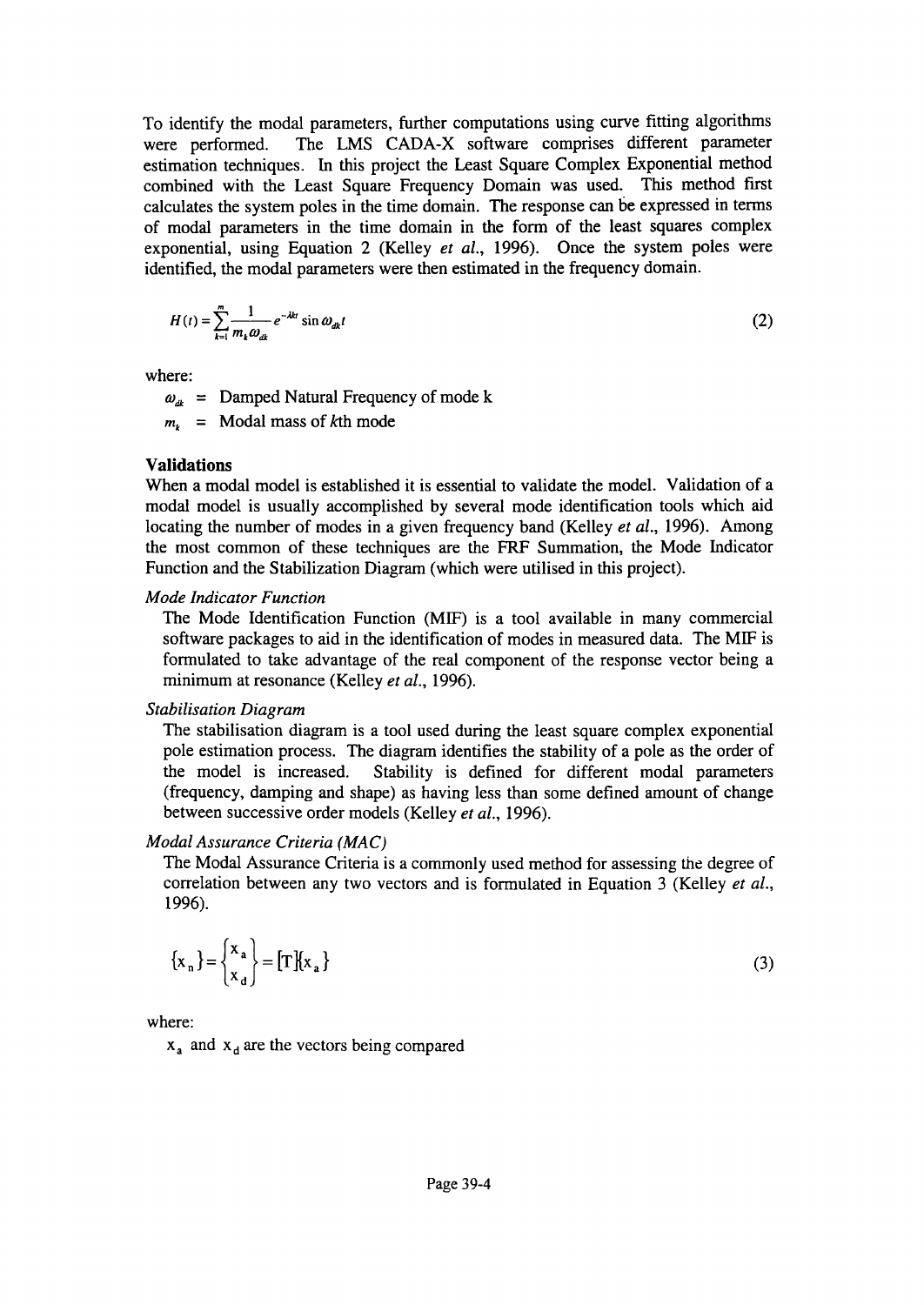Other validation tools are Modal Scale Factors and corresponding correlation factors, Mode Participation Reciprocity between inputs and outputs, Mode complexity, Modal Phase Colinearity and Mean Phase Deviation indices, visual comparison of mode shapes in the animated display and Synthesis of FRF's (Samali *et al., 2002).*

## 4. RESULTS AND DISCUSSION

The modal testing (the Frequency Response Functions (FRFs) and subsequent modal analysis) produce the natural frequencies, modal damping and mode shapes. Figure 4 shows the sum of FRF's of the two specimens, 31 and 3K, from 0 to 70 Hz. The first peaks of the FRF's are clear which indicate that the first vibrational modes of the specimens are dominant modes under the given input excitation.



Figure 4. Summed FRF's of the fully reinforced specimens 3J and 3K

The first frequencies of the two specimens obtained from the modal analysis were critical since they were used to scale the earthquake excitation for subsequent shake table testing (Samali *et al.,* 2004). The second modes are not clearly seen in the FRFs. This indicates that under the given excitation the second vibrational mode contributes very little to the vibration response of the structures.

The natural frequencies (f<sub>i</sub>) and the modal damping ( $\zeta$ <sub>i</sub>) of the first three modes are listed in Table 2. The frequencies of specimen 3K (internal vertical reinforcement) are lower than those of specimen 3J (external vertical rcmforcement). This feature can be attributed to the discontinuity of the panel caused by the internal reinforcement, which reduces the cross-sectional area of the mudbrick masonry, resulting in an overall reduction in stiffness of the structure.

|    | $\mathbf{I}^{\text{st}}$ Mode |  | $2nd$ Mode |  | -na<br>Mode                                |  |
|----|-------------------------------|--|------------|--|--------------------------------------------|--|
|    |                               |  |            |  |                                            |  |
| 3J | 33.82                         |  |            |  | $1.08$   42.19   0.44   59.98   1.40       |  |
| 3K |                               |  |            |  | 26.96   1.61   35.48   0.13   48.85   2.12 |  |

Table 2. Modal frequencies (f<sub>i</sub>) and damping ( $\zeta_i$ ) of the first three modes of both specimens

Figure 5 shows the typical mode shapes for the first three frequencies. The first mode shape predominantly demonstrates vertical and horizontal bending (flexure). The second mode shape introduces torsion to the structure. The third mode shape indicates a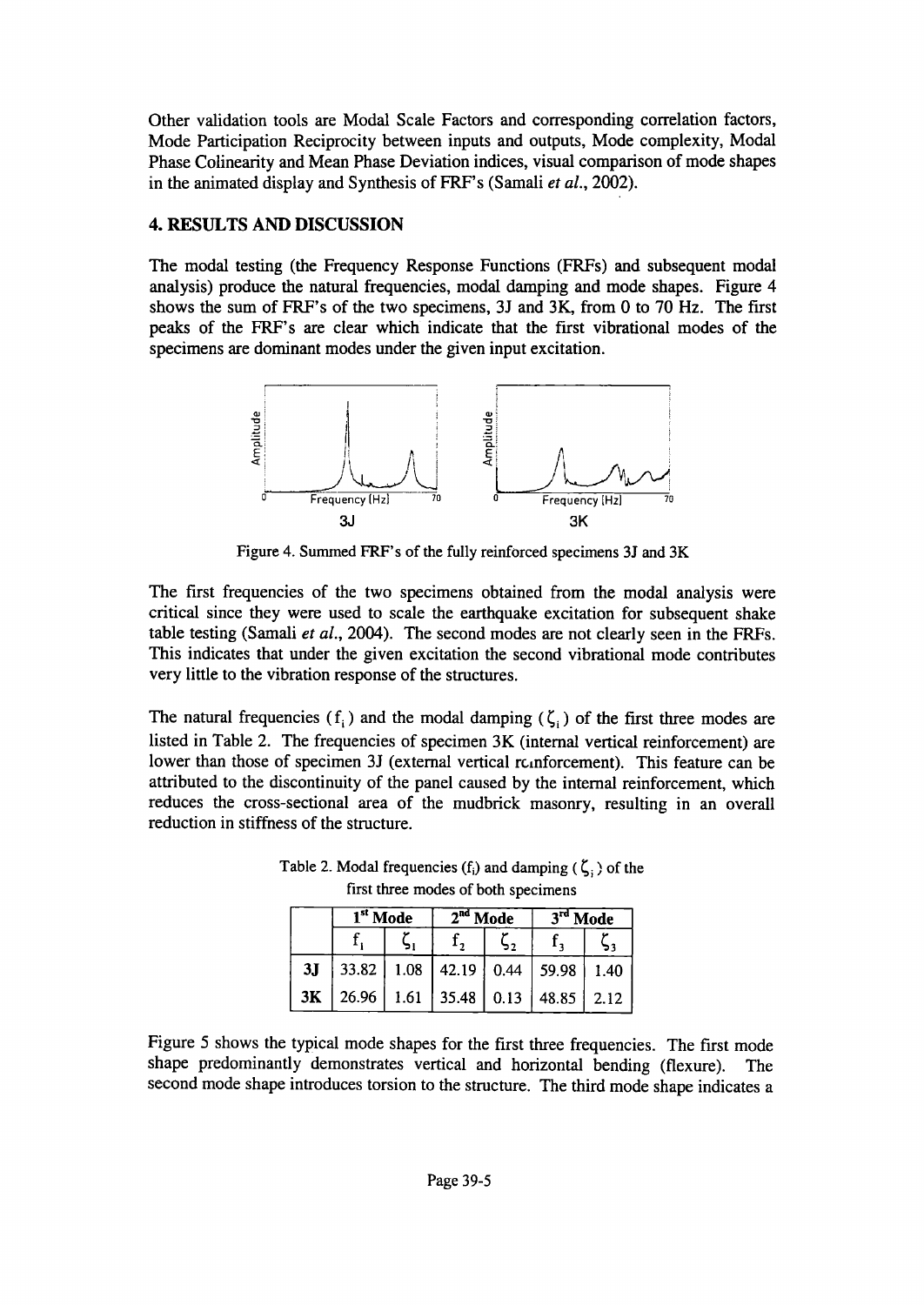return to flexural response. The failure modes evident in the specimens subjected to the shake table testing confirm the predominance of vertical, horizontal and diagonal bending (flexure) in the structure, matching the first mode shapes. This is most apparent in the lightly reinforced specimen 3C, shown in Figure 6 (Dowling et al., 2004). (The failure patterns are less clear in specimens 3J and 3K because of the improved performance of the structures and the presence of reinforcement, which obscures the cracking patterns, thus indicative images from 3C are shown.)



Figure 5. First three modes of a typical U-panel specimen



Figure 6a&b. Vertical comer cracking and mid-span vertical cracking of Specimen 3C (with horizontal mesh reinforcement) after shake table testing (Dowling, *et* al., 2004)

#### Effects of reinforcement

For specimen 31, modal testing and analysis was undertaken at each stage of reinforcing to assess the influence on overall stiffness and mode shapes. The mode shapes were generally unaffected. The modal frequencies, however, did change, especially with the addition of the restraint applied to the wing walls (Table 3 and Figure 7).

| Table 3. Natural frequencies of first three modes of specimen 3J during reinforcement |  |  |
|---------------------------------------------------------------------------------------|--|--|
|---------------------------------------------------------------------------------------|--|--|

| Configuration                                         |       | <b>Natural Frequencies [Hz]</b> |       |  |  |
|-------------------------------------------------------|-------|---------------------------------|-------|--|--|
|                                                       |       |                                 |       |  |  |
| $3J - a$ : mesh                                       | 28.99 | 54.84                           | 63.41 |  |  |
| $3J - b$ : mesh + restraint                           | 33.60 | 42.70                           | 59.50 |  |  |
| $3J - c$ : mesh + restraint + ring beam               |       | 42.40                           | 59.67 |  |  |
| $3J-d$ : mesh + restraint + ring beam + bamboo + wire |       | 42.19                           | 59.98 |  |  |